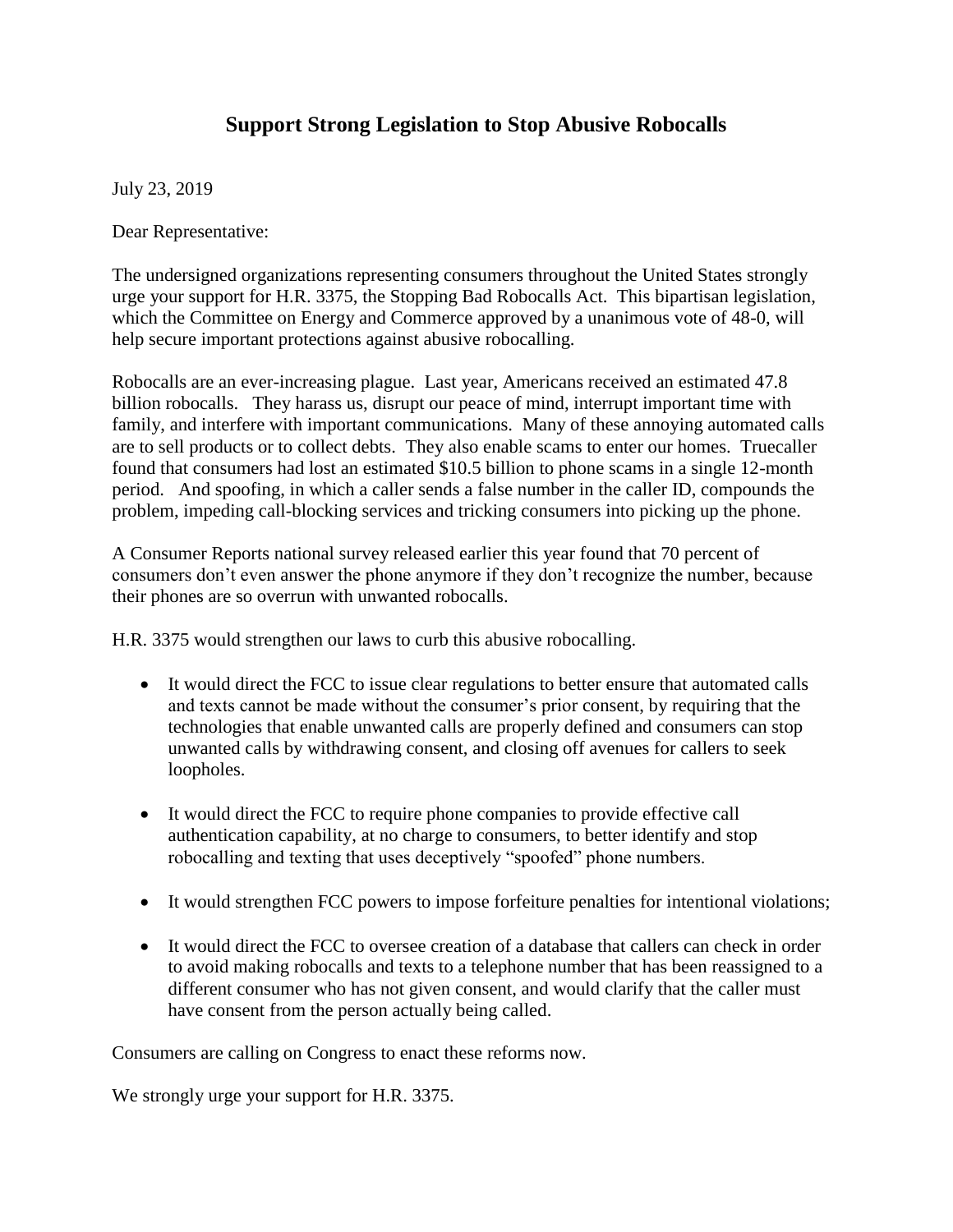Please feel free to contact Margot Saunders at National Consumers Law Center, msaunders@nclc.org, and Maureen Mahoney at Consumer Reports, mmahoney@consumer.org, with any questions.

Sincerely,

Allied Progress Americans for Financial Reform Center for Responsible Lending Consumer Action Consumer Federation of America Consumer Reports Electronic Privacy Information Center (EPIC) Justice in Aging National Association of Consumer Advocates National Association of Consumer Bankruptcy Attorneys National Consumer Law Center on behalf of its low-income clients National Consumers League National Fair Housing Alliance National Legal Aid & Defender Association National Rural Social Work Caucus Public Citizen Public Knowledge

Center for Digital Democracy, Alabama The Alabama Appleseed Center for Law & Justice Alaska Public Interest Research Group (AkPIRG) Center for Economic Integrity, Arizona Arkansans Against Abusive Payday Lending, Arkansas Arkansas Community Institute, Arkansas California Low-Income Consumer Coalition Public Law Center, California Media Alliance, California California Alliance for Consumer Education, Western Center on Law & Poverty, California Privacy Rights Clearinghouse, California Public Good Law Center, California Consumers for Auto Reliability and Safety, California Public Counsel, California Justice & Diversity Center of the Bar Association of San Francisco/ Consumer Advocacy Funeral Consumer Alliance of Connecticut, Inc. Connecticut Legal Services, Inc. Tzedek DC, District of Columbia Legal Aid Service of Broward County, Florida Florida Alliance for Consumer Protection, Florida Florida Silver Haired Legislature Inc., Florida Independent Party of Florida, Florida